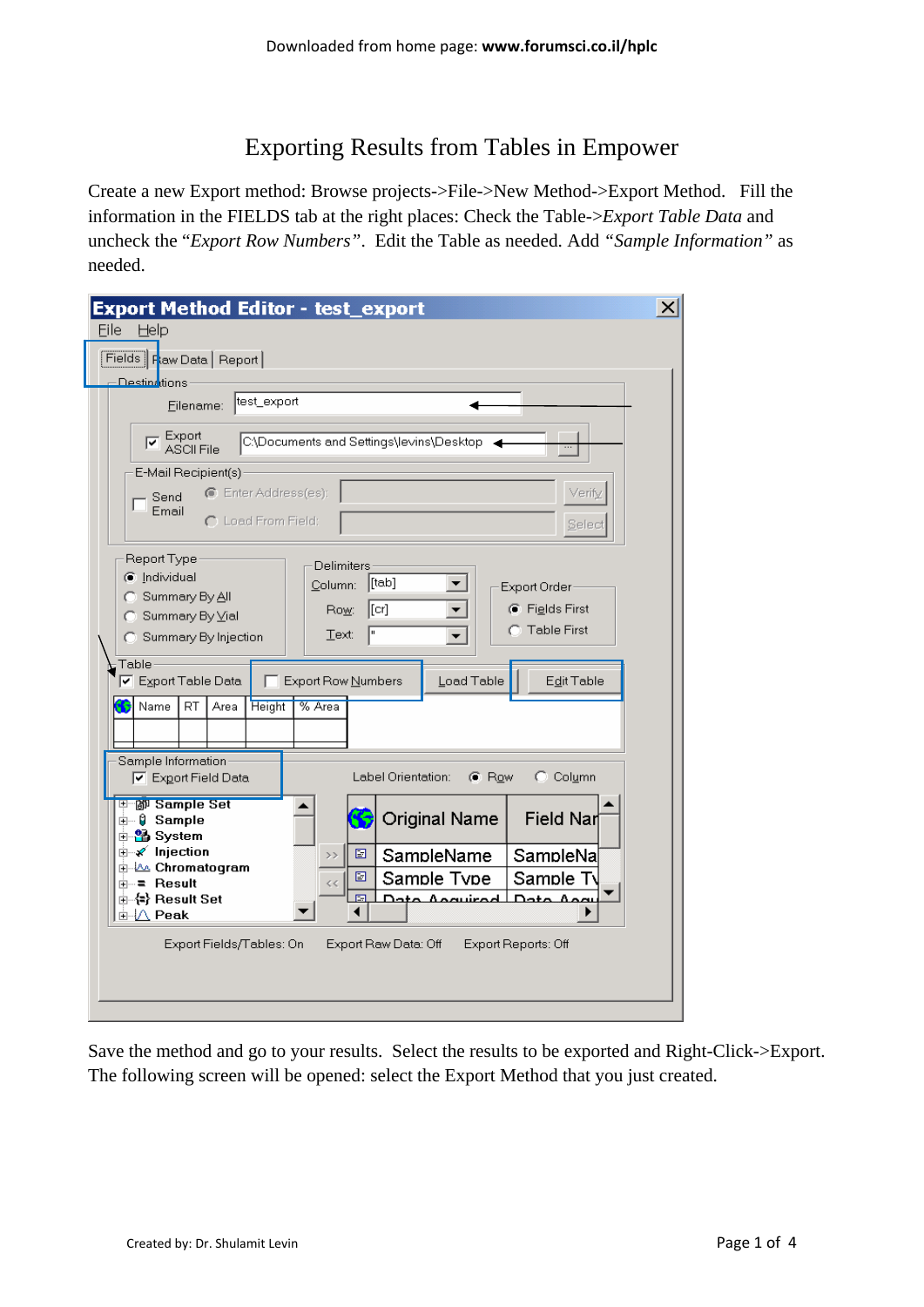| tests - Background Processing and Reporting<br>×                                                             |
|--------------------------------------------------------------------------------------------------------------|
| Processing                                                                                                   |
| Process                                                                                                      |
| C Use acquisition method set (i.e. from the sample set used to acquire data)                                 |
| <b>O</b> Use specified method set                                                                            |
| <b>O</b> Use specified processing method                                                                     |
| □ Use Existing Integration<br>$\Box$ Clear Calibration<br>How: Calibrate and Quantitate                      |
| Reporting                                                                                                    |
| Print<br>CutePDF Writer                                                                                      |
| C Use acquisition method set (i.e. from the sample set used to acquire data)                                 |
| O Use specified method set                                                                                   |
| O Use specified report method                                                                                |
|                                                                                                              |
| Exporting<br>$\nabla$ Export<br>◯ Use acquisition method set (i.e. from the sample set used to acquire data) |
| C Use specified method set                                                                                   |
| C Use specified export method<br>test_export                                                                 |
|                                                                                                              |
|                                                                                                              |
|                                                                                                              |
|                                                                                                              |
|                                                                                                              |
|                                                                                                              |
|                                                                                                              |
|                                                                                                              |
| Cancel<br>ОΚ<br>Help                                                                                         |
|                                                                                                              |

A tabulated text file by the name you entered in the *Export Method* will appear at the address selected in the *Export Method*: *name.txt*

Open Excel->File Open (Select: All Files).

| Desktop<br>$\overline{\phantom{a}}$<br>$\bigcirc$ $\cdot$ $\blacksquare$ $\times$ $\bigcirc$ $\blacksquare$ $\cdot$<br>Look in:<br>My Recent<br>Name<br>Date Modified *<br>Size Type<br>$\blacktriangle$<br>Litest_export1362.bt<br>Text Document 23/04/2010 05:54<br>1 <sub>KB</sub><br>Eromanian_food.pdf<br>2,984 KB Adobe Acrob 27/03/2010 23:19<br>Desktop<br>Shortcut to Temp<br>1 KB Shortcut<br>26/03/2010 00:52<br>My<br>Documents<br>Shortcut to Wireless Network Connection<br>1 KB Shortcut<br>25/03/2010 23:46<br>abOutlooWebAccess MED<br>24/03/2010 16:19<br>1 KB Internet Shor<br>My<br>Computer<br>uplc advantage.exe<br>21,026 KB Application<br>11/02/2010 17:32<br><b>Shortcut</b><br>File Folder<br>21/04/2010 04:29<br>My Network<br>Places<br>Masslynax SCN683<br>File Folder<br>25/03/2010 19:26<br>24/03/2010 19:07<br><b>Empower_FR5_ALL</b><br>File Folder<br>FEmpower<br>24/03/2010 18:43<br>2 KB Shortcut<br><b>O</b> Priority<br>24/03/2010 16:19<br>1 KB Shortcut<br>My Network Places<br>System Folder<br>My Computer<br>System Folder<br><b>C</b> My Documents<br>System Folder<br>File name: | Open      |  |  |  |  | ? X |
|--------------------------------------------------------------------------------------------------------------------------------------------------------------------------------------------------------------------------------------------------------------------------------------------------------------------------------------------------------------------------------------------------------------------------------------------------------------------------------------------------------------------------------------------------------------------------------------------------------------------------------------------------------------------------------------------------------------------------------------------------------------------------------------------------------------------------------------------------------------------------------------------------------------------------------------------------------------------------------------------------------------------------------------------------------------------------------------------------------------------------------|-----------|--|--|--|--|-----|
|                                                                                                                                                                                                                                                                                                                                                                                                                                                                                                                                                                                                                                                                                                                                                                                                                                                                                                                                                                                                                                                                                                                                |           |  |  |  |  |     |
| Files of type:<br>All Files (*.*)                                                                                                                                                                                                                                                                                                                                                                                                                                                                                                                                                                                                                                                                                                                                                                                                                                                                                                                                                                                                                                                                                              | Documents |  |  |  |  |     |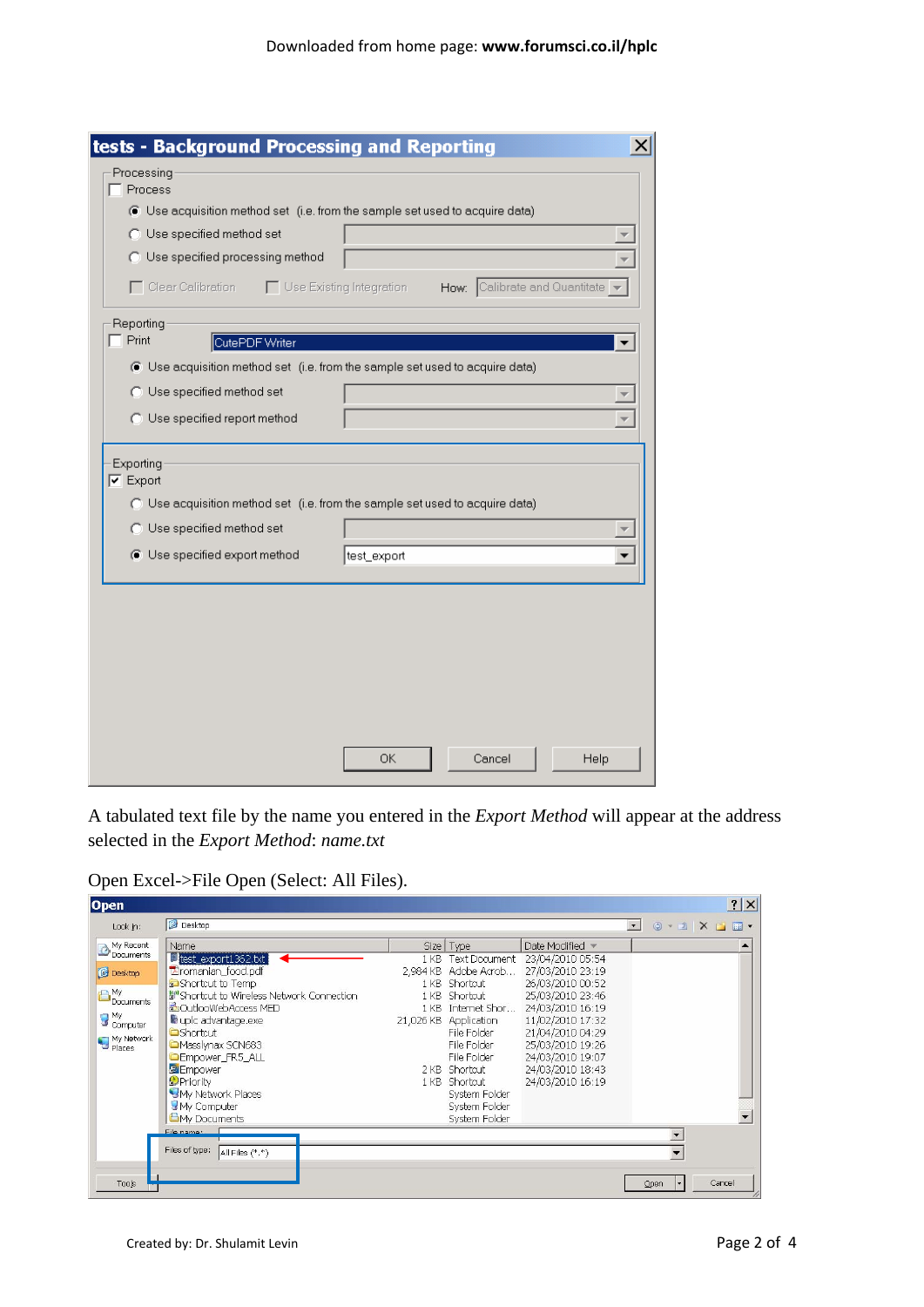A wizard will be opened in which you do not need to change anything, just go NEXT in the following 3 steps:

| <b>Text Import Wizard - Step 1 of 3</b>                                                                                                            |                                                                                        |                                                          |                          |                   |               |        |                       |        |
|----------------------------------------------------------------------------------------------------------------------------------------------------|----------------------------------------------------------------------------------------|----------------------------------------------------------|--------------------------|-------------------|---------------|--------|-----------------------|--------|
| The Text Wizard has determined that your data is Delimited.                                                                                        |                                                                                        |                                                          |                          |                   |               |        |                       |        |
| If this is correct, choose Next, or choose the data type that best describes your data.                                                            |                                                                                        |                                                          |                          |                   |               |        |                       |        |
| Original data type:                                                                                                                                |                                                                                        |                                                          |                          |                   |               |        |                       |        |
| Choose the file type that best describes your data:<br>● <b>Delimited</b>                                                                          | $\bigcirc$ Fixed width - Fields are aligned in columns with spaces between each field. | - Characters such as commas or tabs separate each field. |                          |                   |               |        |                       |        |
|                                                                                                                                                    |                                                                                        |                                                          |                          |                   |               |        |                       |        |
| Start import at row:  1                                                                                                                            |                                                                                        | $\Rightarrow$<br>File origin:                            |                          | 862: Hebrew (DOS) |               |        |                       |        |
|                                                                                                                                                    |                                                                                        |                                                          |                          |                   |               |        |                       |        |
|                                                                                                                                                    |                                                                                        |                                                          |                          |                   |               |        |                       |        |
| Preview of file C:\Documents and Settings\levins\Desktop\test_export1362.txt.                                                                      |                                                                                        |                                                          |                          |                   |               |        |                       |        |
| "SampleName""Sample Type""Date Acquired""Result Id"<br>$\mathbf{1}$<br>"hIgG(2-55)""Narrow Unknown""22/04/2010 12:39:53 IDT"1362<br>$\overline{2}$ |                                                                                        |                                                          |                          |                   |               |        |                       |        |
| "Peak Results"<br>3<br>4 Mame""RT""Area""Height""% Area"                                                                                           |                                                                                        |                                                          |                          |                   |               |        |                       |        |
| <u>5</u> 75 . 13 . 6074982354215123<br>6 7715.01311033493745.26                                                                                    |                                                                                        |                                                          |                          |                   |               |        |                       |        |
|                                                                                                                                                    |                                                                                        |                                                          |                          |                   |               |        |                       |        |
|                                                                                                                                                    |                                                                                        |                                                          |                          |                   |               |        |                       |        |
|                                                                                                                                                    |                                                                                        |                                                          | Cancel                   |                   | $Back$        | Next > |                       | Finish |
|                                                                                                                                                    |                                                                                        |                                                          |                          |                   |               |        |                       |        |
| <b>Text Import Wizard - Step 2 of 3</b>                                                                                                            |                                                                                        |                                                          |                          |                   |               |        | $ ?  \times$          |        |
| This screen lets you set the delimiters your data contains. You can see how your text is affected in the preview below.                            |                                                                                        |                                                          |                          |                   |               |        |                       |        |
| -Delimiters <sup>.</sup>                                                                                                                           |                                                                                        |                                                          |                          |                   |               |        |                       |        |
| $\sqrt{2}$ Tab                                                                                                                                     |                                                                                        |                                                          |                          |                   |               |        |                       |        |
| $\Box$ Semicolon                                                                                                                                   |                                                                                        | Treat consecutive delimiters as one                      |                          |                   |               |        |                       |        |
| Comma                                                                                                                                              | Text gualifier:  "                                                                     |                                                          | $\overline{\phantom{a}}$ |                   |               |        |                       |        |
| <b>Space</b><br>$\Box$ Other:                                                                                                                      |                                                                                        |                                                          |                          |                   |               |        |                       |        |
|                                                                                                                                                    |                                                                                        |                                                          |                          |                   |               |        |                       |        |
|                                                                                                                                                    |                                                                                        |                                                          |                          |                   |               |        |                       |        |
| -Data <u>p</u> review                                                                                                                              |                                                                                        |                                                          |                          |                   |               |        |                       |        |
|                                                                                                                                                    |                                                                                        |                                                          |                          |                   |               |        |                       |        |
|                                                                                                                                                    |                                                                                        |                                                          |                          |                   |               |        |                       |        |
| SampleName                                                                                                                                         | Sample Type                                                                            | Date Acquired                                            |                          | Result Id         |               |        |                       |        |
| hIgG(2-55)<br>Peak Results                                                                                                                         | Narrow Unknown 22/04/2010 12:39:53 IDT 1362                                            |                                                          |                          |                   |               |        |                       |        |
| þТ<br>Name                                                                                                                                         |                                                                                        | Area                                                     |                          | Height            | % Area        |        |                       |        |
|                                                                                                                                                    | 13.607<br>15.013                                                                       | 498235<br>110334                                         |                          | 42151<br>9374     | 23.75<br>5.26 |        | ▼                     |        |
| ◀                                                                                                                                                  |                                                                                        |                                                          |                          |                   |               |        | $\blacktriangleright$ |        |

Click on Finish in the last screen: